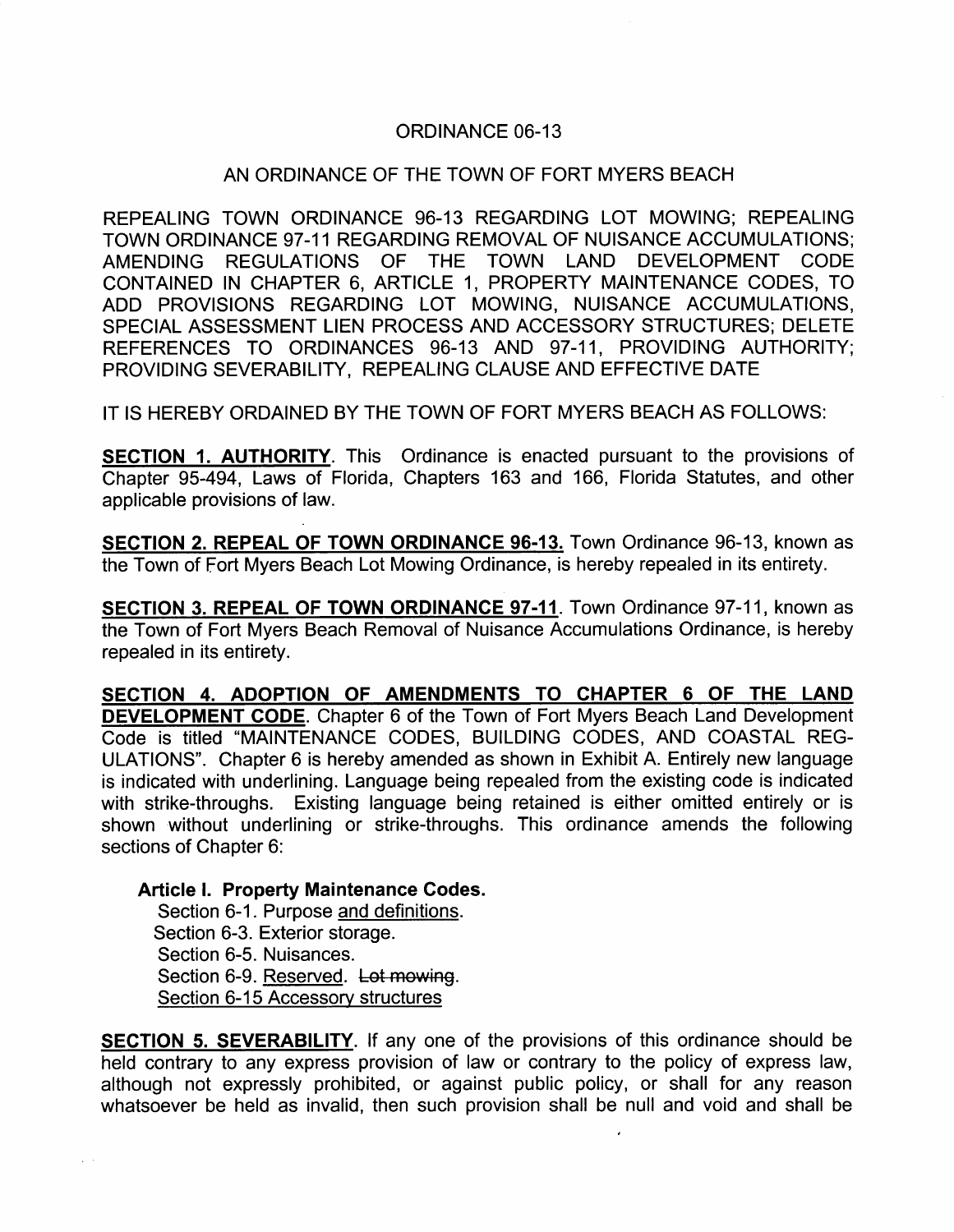deemed separate from the remaining provisions of this ordinance, and in no way affect the validity of all other provisions of this ordinance.

SECTION 6. REPEALING CLAUSE. All ordinances or parts thereof in conflict with the provisions herein contained are, to the extent of such conflict, hereby superseded and repealed.

SECTION 7. EFFECTIVE DATE. This ordinance shall become effective immediately upon its adoption.

The foregoing ordinance was enacted by the Town Council upon a motion by Council Member *Micssuccio*\_ and seconded by Council Member <u>Keq nolds</u> and, upon being put to a vote, the result was as follows:

| Dennis Boback, Mayor<br>Don Massucco, Vice Mayor | ave<br>aye |
|--------------------------------------------------|------------|
|                                                  |            |
| <b>Garr Reynolds</b><br>William Shenko, Jr.      | aye<br>aye |

DULY PASSED AND ENACTED this 19th day of June 2006.

Niekih Michelle Mayher, Towy Clerk

Approved as to legal form by:

Anne Dalton, Town Attorney

ATTEST: AND TOWN OF FORT MYERS BEACH

B١

Dennis Boback, Mayor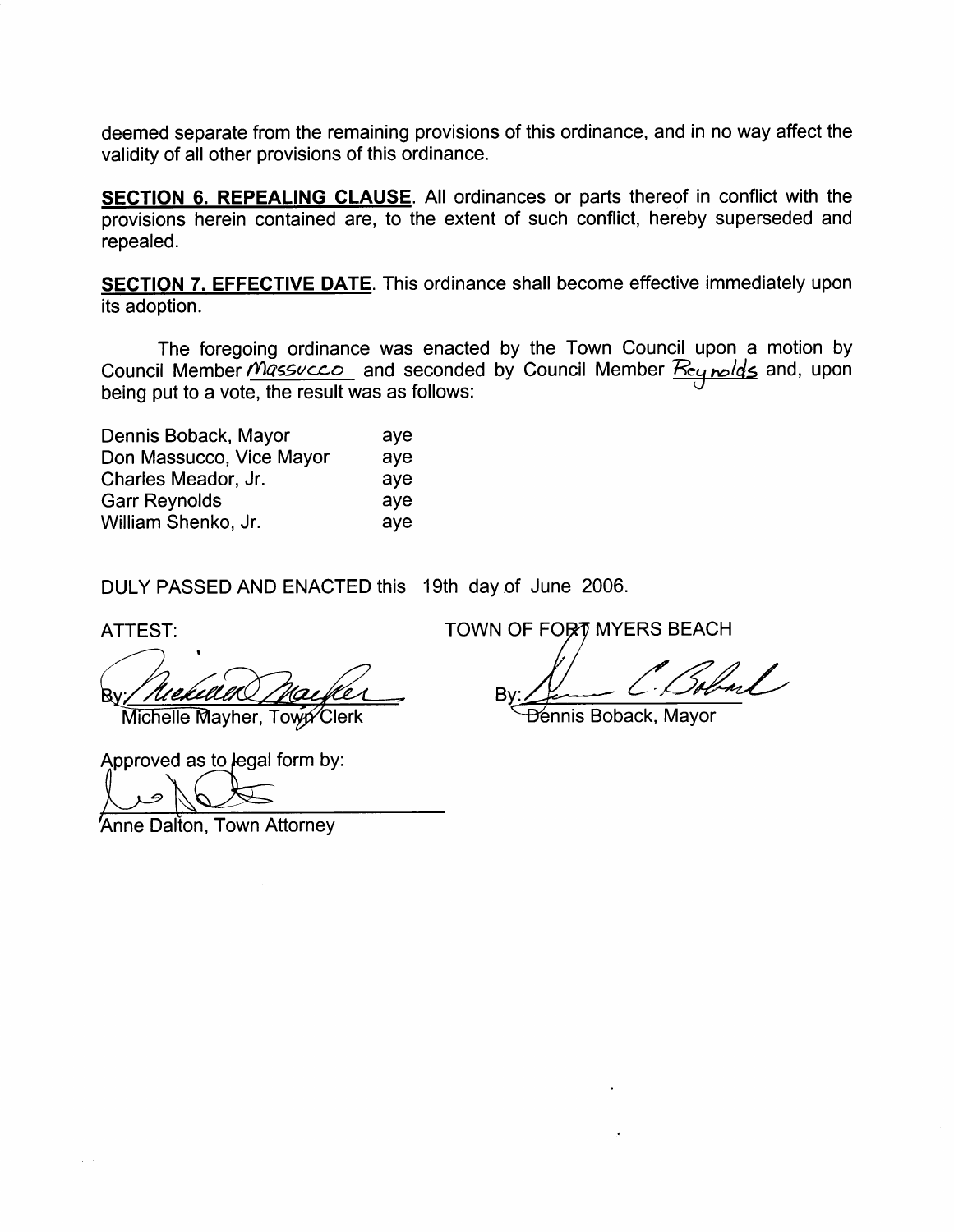# EXHIBIT A FORT MYERS BEACH LAND DEVELOPMENT CODE

## CHAPTER 6 - MAINTENANCE CODES, BUILDING CODES, AND COASTAL REGULATIONS

## Sec. 6-1. Purpose and Definitions.

(a) The purpose of this division is to protect the comfort, health, repose, safety, economic value of the underlying or adjacent property and general welfare of the residents of the Town by:

- 1 establishing minimum property and building maintenance standards; and
- (2) providing for the abatement of nuisances affecting the general public.

b The maintenance and nuisance standards in this division are supplementary to standards that are found in other portions of this code and in other ordinances adopted by the Town of Fort Myers Beach.

c "Abandoned Property" means:

(1) all tangible personal property that does not have an identifiable owner and that has been disposed of on private property in a wrecked, inoperative or partially dismantled condition or that has no apparent intrinsic value to the rightful owner; or

2 property that has been mislaid on private property but that is in <sup>a</sup> substantially operable, functional condition or has an apparent intrinsic value to the rightful owner.

(d) "Trash" means:

1 any accumulation of animal, fruit or vegetable waste that is subject to decomposition, decay or putrefaction; or

2 debris, garbage, lumber, sawdust or other waste materials; or

3 material that does not meet other definitions set forth herein and that may have some real or perceived value to the owner or occupant of private property upon which it is located but that constitutes by its existence a nuisance in that it devalues the underlying or adjacent property, creates a public nuisance, nuisance per se, or attractive nuisance as defined by law, or threatens the public health, safety, or welfare.

e "Nuisance grasses and/or weeds" means grasses and/or weeds that are not regularly cared for and maintained and that exceed twelve (12) inches in height and/or underbrush or undergrowth or other noxious vegetation.

Sec. 6-2. Exterior surfaces of buildings.

[No changes]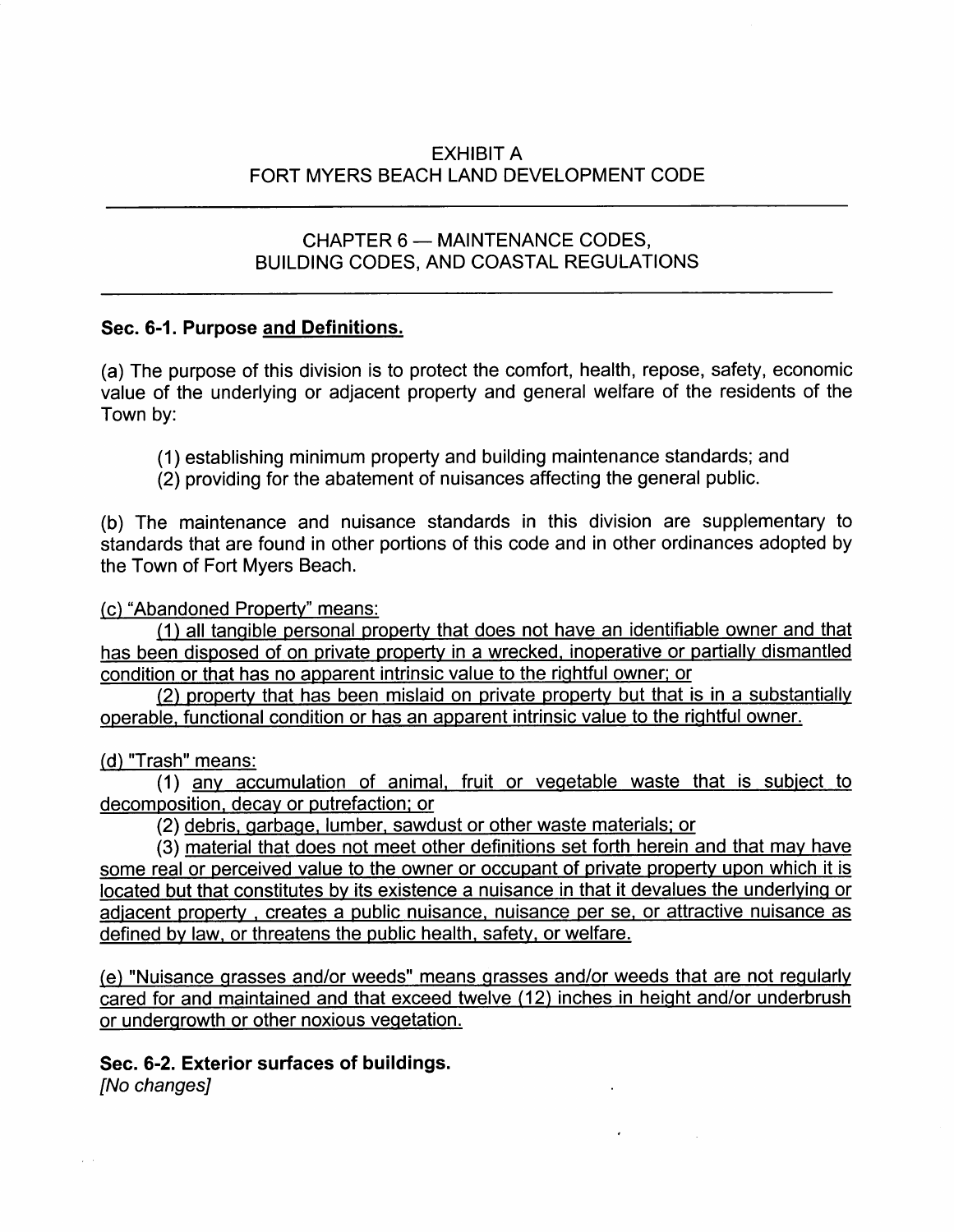### Sec. 6-3. Exterior storage.

(a) No temporary or permanent storage of materials or equipment shall will be allowed on any vacant parcel except in compliance with the regulations for the use of such property as set forth in ch. 34 of this code, or in conjunction with an active building permit.

(b) Equipment, materials, and furnishing not designed for use outdoors, such as automotive parts and tires, building materials, and interior furniture, may not be stored outdoors.

(c) Nuisance accumulations of trash or abandoned property are regulated by Fort Myers Beach Ordinance No. 97-11.

### Sec. 6-4. Public rights-of-way and sidewalks.

[No changes].

### Sec. 6-5. Nuisances.

(a) No person owning, leasing, operating, or having control of any premises within the town shall will maintain, keep, or permit any nuisance as described in this section.

(b) The existence of any of the following conditions or conduct is hereby declared to constitute a public nuisance:

1 <sup>A</sup> condition or use that causes <sup>a</sup> substantial diminution of value of property in the vicinity of the condition or use.

(2) Buildings that are abandoned.

 $(3)$  Buildings that are boarded up, except when placed for temporary hurricane protection and removed within 30 days.

4 Buildings that are partially destroyed and not rebuilt within <sup>a</sup> reasonable temporary period while repairs are being arranged;

5 Partially construed building that are not completed within <sup>a</sup> customary construction period or for which building permits have expired.

6 Any attractive nuisance dangerous to children such as excavations, untended and unfenced swimming pools, or abandoned or broken equipment or machinery.

7 Overt blocking of drainage swales or pipes so as to cause flooding or adversely affect surrounding property.

(8) Excessive or untended accumulations of debris or trash or abandoned property, including scattered trash and litter that remains on commercial parking lots for a period longer than 24 hours. See also Fort Myers Beach Ordinance No. 97-11.

9 Outdoor storage on private property of boats or motor vehicles that are not affixed with a current registration decal.

(10) Accumulation of nuisance grasses and/or weeds.

 $\overline{(40)}$  (11) Any other condition or use that constitutes a nuisance to the public that is continually or repeatedly maintained, the abatement of which.would be in the best interest of the health, safety and welfare of residents of the town.

 $\lambda$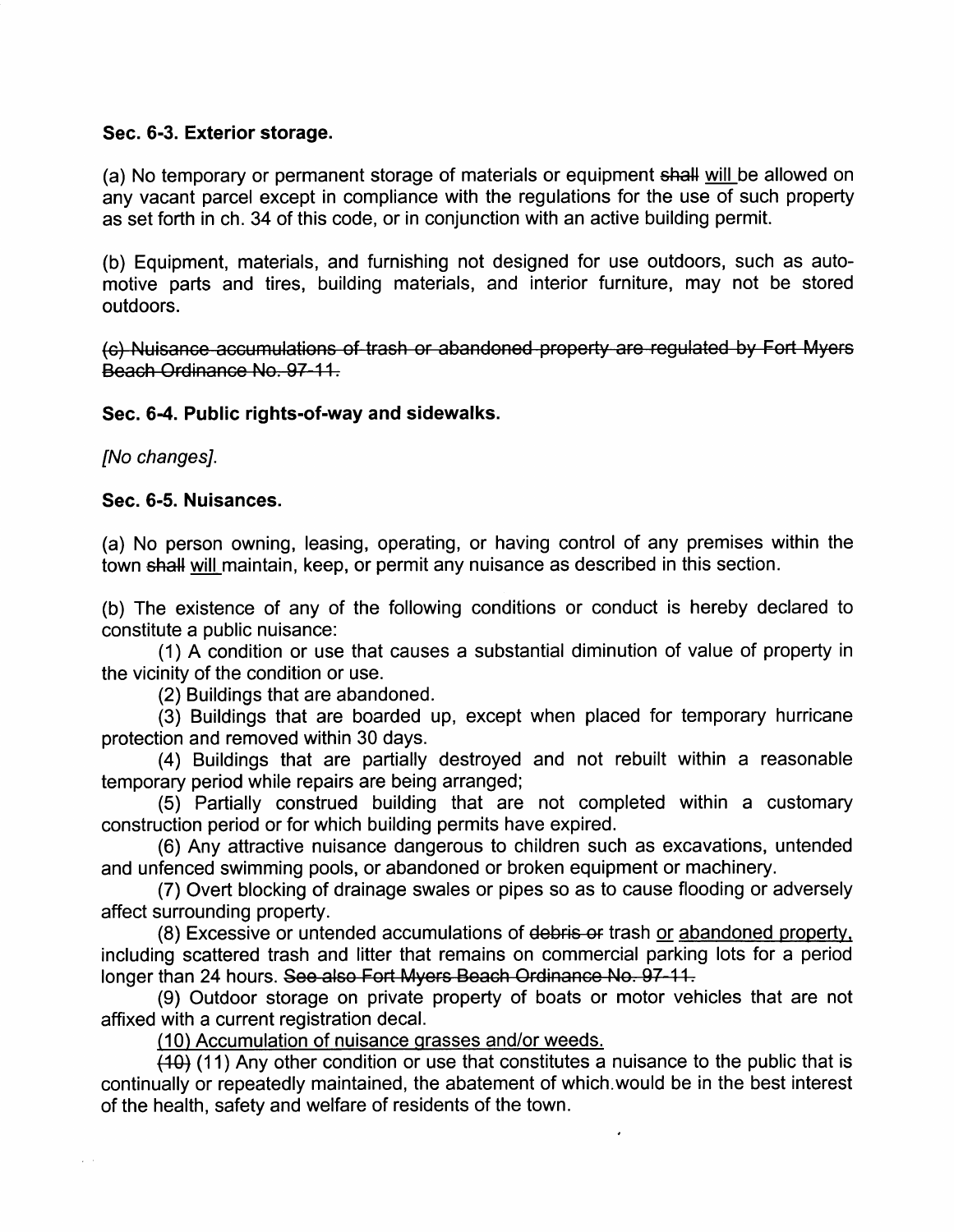Sec. 6-6. Inoperative vehicles on public property.

[No changes]

Sec. 6-7. Noise.

[No changes]

Sec. 6-8. Required landscaping, buffers, and native vegetation.

[No changes]

Sec. 6-9. Lot mowing.

Grass and weeds in excess of 16 inches in height are regulated by Fort Myers Beach Ordinance No. 96-13.

(a) It is the duty of every person to maintain their property so that nuisance grasses and/or weeds do not accumulate thereon. Such accumulations impair the economic welfare of property and contribute to fire hazards and/or health hazards within the town.

b The town will issue to the property owner of record <sup>a</sup> first notice of violation regarding the existence of nuisance grass and/or weeds on property. This will be issued via firstclass mail or posting the property. The property owner of record must abate the nuisance within ten (10) days, after which time the director may instruct employees or contractors of the town to enter the property and abate the nuisance. The cost of such abatement will be levied as an assessment against the property. The director will prepare an assessment bill for the entire cost of abatement.

(c) Within five (5) days of receipt of the first notice of violation by mail or posting, the owner of the property may make a written request to the director for a hearing on the issue of whether the condition alleged in the notice does not exist or does not constitute a nuisance. Such hearing will be scheduled and conducted before the Special Magistrate as set forth elsewhere in this Code.

(d) Unless a hearing is requested and held as set forth in  $(c)$  above, the town will send a second notice, that may contain an invoice detailing any and all costs (including administrative costs) incurred by the town if the town abates the nuisance, along with a request for payment of these costs, to the property owner within thirty (30) days of the date of the first notice. In the event the amount set forth on this notice is not paid in full within thirty (30) days, an assessment lien indicating these costs, signed by the director will be placed against the property and recorded in the official records of Lee County, Florida. The lien will incorporate interest at the statutory rate on the unpaid balance of the assessment until the balance is paid in full.

Sec. 6-10. to Sec. 6-14.